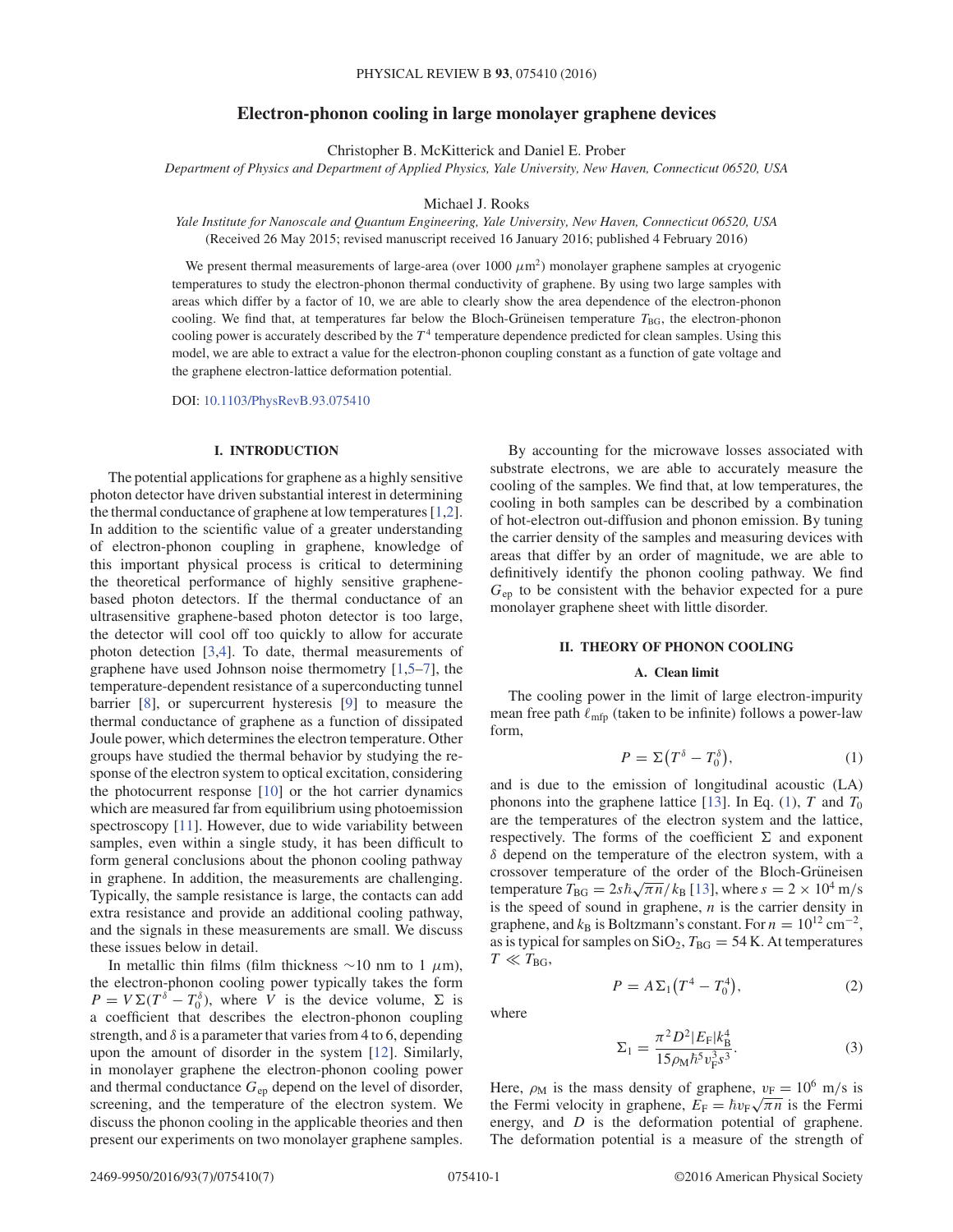electron-phonon coupling and has been studied theoretically [14–16] and experimentally through measurements of thermal conductance [5,6,17,18] as well as device resistance [19]. Calculations from experimental studies find D ranges from 2 to 70 eV, with theoretical predictions ranging from approximately 5 to 13 eV.

For  $T \gg T_{\text{BG}}$ , the cooling power for typical devices, with  $E_F \gg k_B T$ , is given by

$$
P = g_1 A(T - T_0),\tag{4}
$$

where

$$
g_1 = \frac{D^2 E_{\rm F}^4 k_{\rm B}}{2\pi \rho_{\rm M} \hbar^5 v_{\rm F}^6}.
$$
 (5)

For very low carrier densities or operation at high  $T$ , where  $E_F < k_B T$ ,

$$
g_1 = T^4 \frac{7\pi^3 k_B^5 D^2}{30 \rho_M \hbar^5 v_F^6}.
$$
 (6)

This is not a regime we access in our measurements, as  $E_F$  is approximately equal to  $k_BT$  at  $T = 1000$  K at a carrier density of  $n = 10^{12}$  cm<sup>-2</sup>. On the disordered SiO<sub>2</sub> substrates which are used here, much lower carrier densities are difficult to achieve [20] and temperatures above 1000 K are inaccessible.

#### **B. Disorder-assisted scattering**

The introduction of disorder (by means of a finite mean free path) has ramifications at both low temperatures and high temperatures. Theoretical calculations [21] find a different form of electron-phonon cooling power than given by Eq. (2) at low temperatures. It is predicted that at temperatures below a crossover temperature  $T_x$ , the electron-phonon coupling is enhanced and is larger than the value given by Eq. (2):

$$
P = A\Sigma_2(T^3 - T_0^3),\tag{7}
$$

where

$$
\Sigma_2 = \frac{2\zeta(3)D^2|E_{\rm F}|k_{\rm B}^3}{\pi^2 \rho_{\rm M} \hbar^4 v_F^3 s^2 \ell_{\rm mfp}}\tag{8}
$$

and  $\zeta(n)$  is the Riemann zeta function;  $\zeta(3) \approx 1.2$ . The crossover temperature  $T_x$  is the temperature for which the expressions in Eqs. (2) and (7) are equal. This temperature is given by

$$
T_{\rm x} = \frac{30\hbar s \zeta(3)}{\pi^4 k_{\rm B} \ell_{\rm mfp}}.\tag{9}
$$

Using a Drude model, we find a lower bound of  $\ell_{\text{mfp}} = 50 \text{ nm}$ for our samples, which sets an upper bound of  $T_x \approx 1$  K.

At higher temperatures, above  $T_{BG}$ , a different form of electron-phonon scattering is predicted [22] in which disorder in the graphene allows large-momentum phonons to be emitted from the electron system. These large-momentum scattering events dissipate energy of the order of  $k_BT$  and are called "supercollisions." In typical momentum-conserving scattering, the momentum of scattered phonons is constrained by the Fermi surface of the graphene (a circle in  $k$  space of radius  $|E_{\rm F}|/\hbar v_{\rm F}$ ). However, supercollisions allow phonons with much

larger momenta to be emitted, with an accompanying recoil phonon which allows the net energy exchange to be momentum conserving. The result is that the cooling power due to supercollisions for  $T > T_{BG}$  is predicted to be exactly half the cooling power predicted for low-temperature disorder-assisted scattering:

$$
P = \frac{\Sigma_2}{2} A (T^3 - T_0^3).
$$
 (10)

In order to predict the electron-phonon thermal conductance in graphene, it is critical to clearly state the assumptions made about the presence of disorder and the temperature regime in which the device is operating. Moreover, measurement of  $G_{ep}$  is nontrivial. Although several groups have made measurements of graphene's thermal properties at cryogenic temperatures [1,6,9], there is considerable disagreement between experiments about the functional form of  $G_{en}$  as well as the magnitude of  $D$  [13]. In our measurements, we study very large area graphene samples to emphasize  $G_{en}$ , which is proportional to the graphene area. This enables us to clearly separate the electron-phonon cooling in our samples from other cooling pathways (notably, hot-electron outdiffusion). In addition, by looking at similar graphene samples with substantially different area, we are able to accurately probe the area dependence of the electron-phonon cooling channel.

## **III. DEVICE FABRICATION**

The samples used in our measurements are prepared from chemical vapor deposition (CVD)-grown graphene purchased from ACS Material. The graphene is grown using copper foil as a catalyst. Prior to purchase, the graphene was transferred to an oxidized doped silicon substrate by coating the graphene sample with Polymethyl methacrylate (PMMA) and etching away the copper foil. It has been shown that this process can leave PMMA residue on the surface of the graphene [23]. However, we found that the ability to lithograph large graphene areas to emphasize  $G_{ep}$  and reduce contact resistance outweighed the negative aspects of having possible contaminants. The doped Si substrate with a room-temperature resistivity of  $\rho = 1$  Ω cm allows for the carrier density of the graphene to be controlled *in situ* by using an electrostatic gate voltage to capacitively induce either electrons or holes. However, the doped substrate can complicate the measurement of device temperature (discussed in Sec. IV).

After purchase, the samples are fabricated in a multistep process. Using electron-beam lithography, we define areas of the graphene sheet which we then remove with an oxygen etch. What remains are graphene sheets of width  $100 \mu$ m and lengths ranging from 10 to 200  $\mu$ m. Then, we again use the electron-beam patterning, this time to define the contact and lead structure. We deposit a Pd/Al bilayer with thicknesses of 5 nm/50 nm to contact the graphene. Palladium is used to form Ohmic contact to the graphene [24,25], and aluminum is used to realize superconducting contacts with a  $T_c \approx 1.2$  K. Superconducting contacts were desired to suppress the outdiffusion of hot electrons, another potential source of thermal conductance to the bath.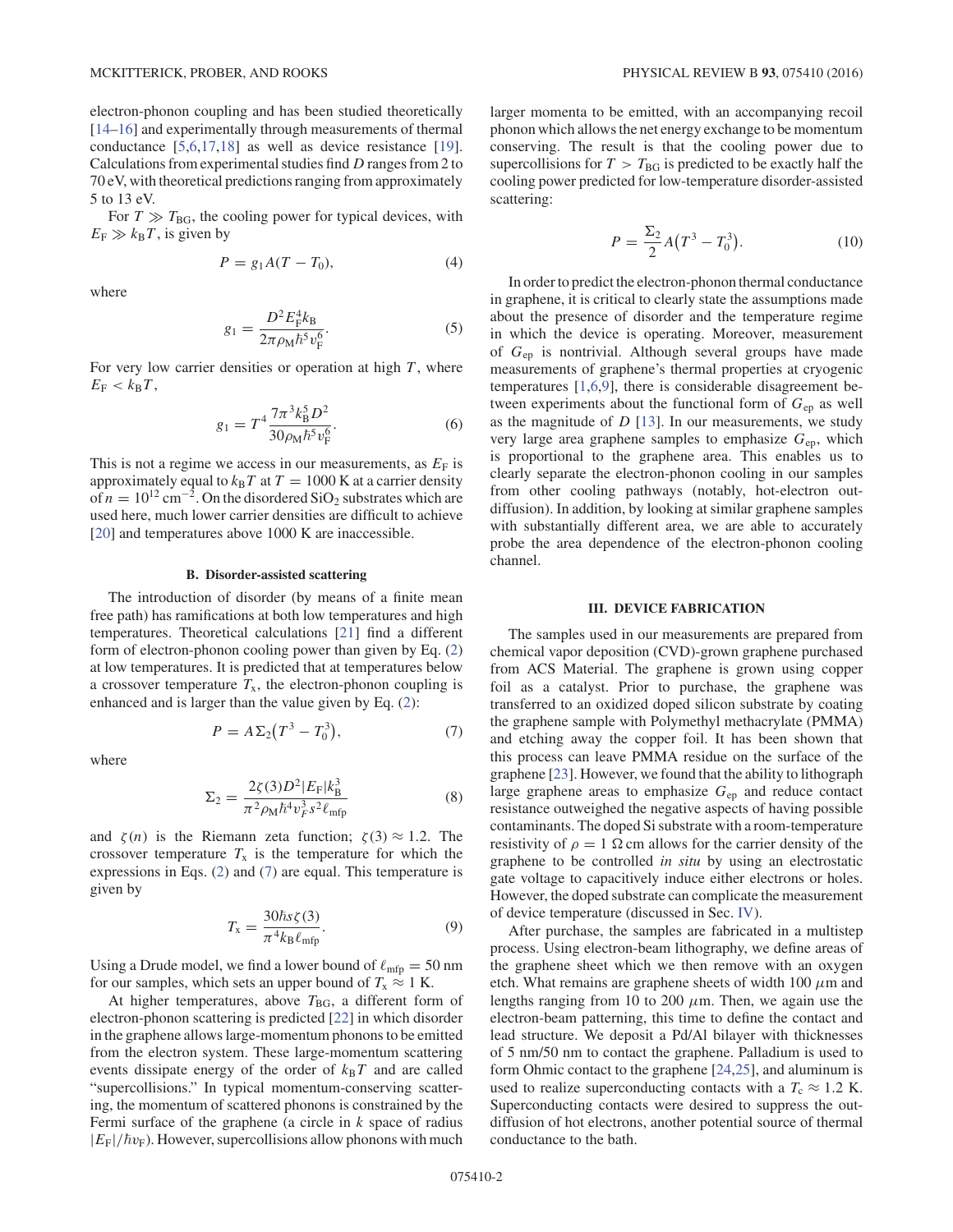

FIG. 1. Scanning electron microscope image of a typical graphene sample. The metallic leads are false colored in yellow. The dark regions are areas of graphene which were not etched away, and the remaining light area is the  $SiO<sub>2</sub>$  substrate. Note that the channel length L for the sample in the image is 20  $\mu$ m. For the samples measured, L is 10 or 100  $\mu$ m. For both the sample shown here and those measured, the channel width W is 100  $\mu$ m.

#### **IV. MEASUREMENTS**

The measurements for this study were performed in an Oxford Triton 200 cryogen-free dilution refrigerator. With no cabling, this refrigerator can achieve a base temperature of 8 mK.

We present the thermal measurements of the two samples(typical geometry is shown in Fig. 1) with device properties given in Table I from the same graphene growth, both with channel width  $W = 100 \mu m$ . The first has length  $L = 10 \mu m$ between contacts (sample G1), and the other has a channel length of 100  $\mu$ m (sample G2). Measuring these two devices in a single cooldown of the refrigerator allowed us to establish how much contact resistance is present and study the area dependence of thermal conductance. In Fig. 2 we plot the resistance per square  $R_{\Box}$  of both devices as a function of gate voltage. We define  $R_{\square} = R(W/L)$ , where R is the measured resistance. The measured resistance can have a contribution due to the series contact resistance if present but none due to the Al/Pd leads for  $T < T_c$ . At negligible contact resistance,  $R$  should scale with length for fixed  $W$ . Indeed, we find that  $R_{\Box}$  is approximately the same for the two samples. At gate voltages  $|V_g| > 10$  V, far from the charge neutrality point (CNP), we calculate a mobility of approximately 3500  $\text{cm/s}^2$  for both electrons and holes, which is consistent with high-quality CVD-grown graphene on  $SiO<sub>2</sub>$  [26]. We find that the resistance is relatively insensitive to bias current over several orders of magnitude of current. The comparison of  $R$ □ at  $V_g = -32$  V for samples G1 and G2 indicates that the contact resistance is small compared to the total device

TABLE I. Comparison between the shorter and longer graphene samples (G1 and G2, respectively) at a gate voltage of  $V_g \approx -32$  V. The values of  $D$  were obtained by individually fitting the thermal conductance as a function of T using Eq. (14) for  $T < T_{BG}/4$  at each gate voltage (see Fig. 6 below).

| Sample         | $L(\mu m)$ | $W(\mu m)$ | $R(\Omega)$ | $R_{\square}(\Omega)$ | $D$ (eV) |
|----------------|------------|------------|-------------|-----------------------|----------|
| G1             | 10         | 100        | 90          | 900                   | 12.0     |
| G <sub>2</sub> | 100        | 100        | 840         | 840                   | 10.5     |



FIG. 2. Resistance per square  $R_{\Box}$  as a function of gate voltage for sample G1 ( $L = 10 \mu$ m) and sample G2 ( $L = 100 \mu$ m) at a bias current of  $I = 1$   $\mu$ A. The gate voltages of each curve are offset so that the resistance peak occurs at  $V<sub>g</sub> = 0$ . The offsets are -1.5 and −8 V for samples G1 and G2, respectively. Inset: Resistance per square as a function of bias current at  $V_g \approx -32$  V. Data were taken at  $T_0 < 100$  mK.

resistance. In addition, analysis of the conductivities as a function of gate voltage [27] yields residual root-mean-square carrier densities of  $n \approx 2.5 \times 10^{11}$  and  $3 \times 10^{11}$  cm<sup>-2</sup> at the resistance peak for samples G1 and G2, respectively. This is due to carrier puddling arising from external electric fields [28].

To study the thermal properties of the graphene, a constant power is applied to the electron system, and the emitted Johnson noise of the system is measured to determine the resulting change in electron temperature. These steady-state measurements allow us to probe the cooling pathways of the device. We use a Yokagawa 7651 voltage source and a large-bias resistor to apply a dc or low-frequency on/off current of amplitude  $I$  to the graphene (see Fig. 3). The current heats the electrons in the graphene with power  $P = I^2 R$ . This heating power raises the steady-state electron temperature of the graphene above the stage temperature  $T_0$ . This change in



FIG. 3. Apparatus for Johnson noise measurements. The metallic leads contacting the device are represented by the hatched regions. The low-pass and band-pass filters are indicated by LP and BP (with center frequency  $f = 1.3$  GHz and bandwidth  $B = 330$  MHz), respectively. The bias-T at the base is represented by a capacitor and inductor. The rf signal from the spectrum analyzer is attenuated by 40 dB before coupling to the device and is necessary for the reflectometry measurement described in the text.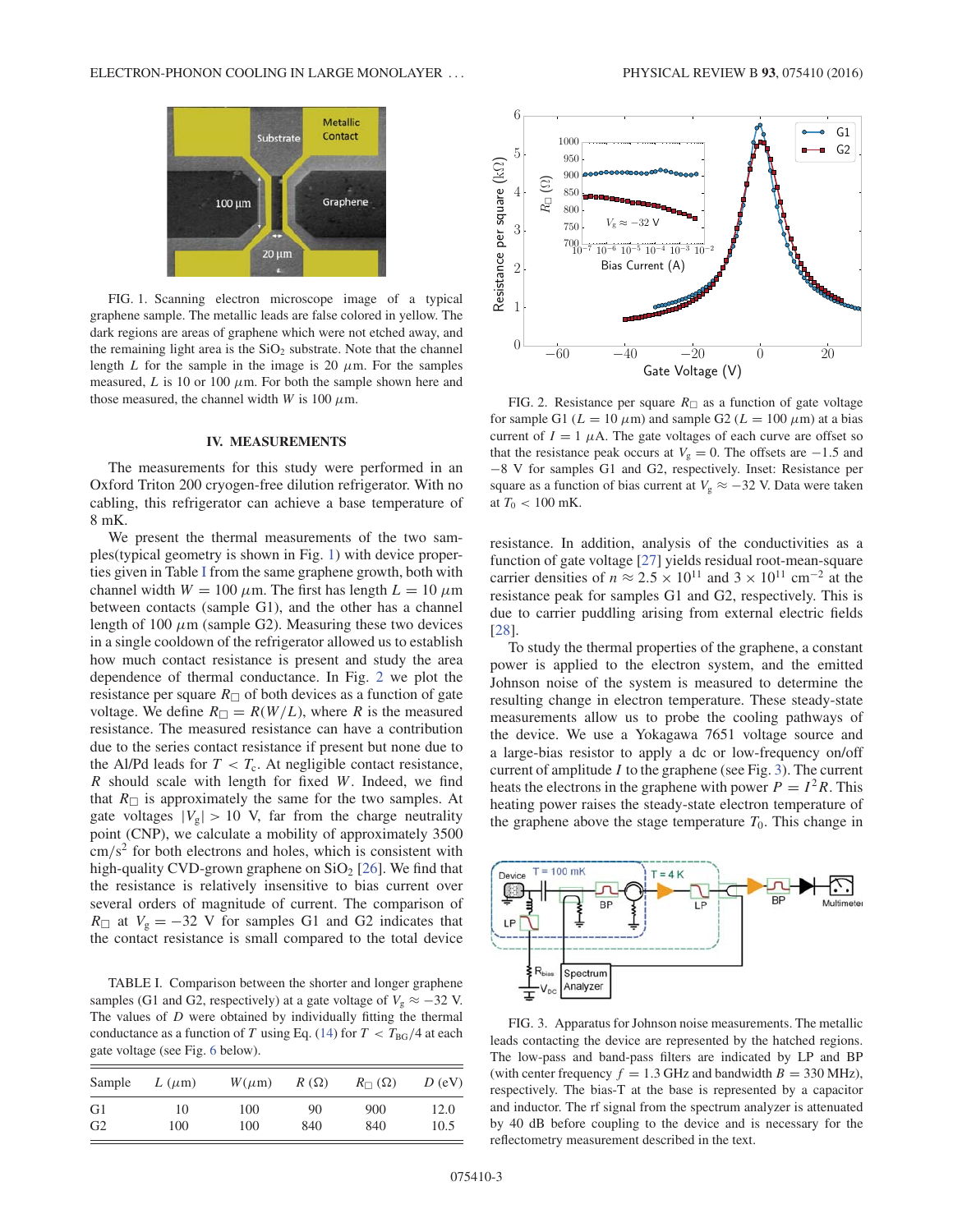electron temperature results in a change in emitted Johnson noise power into a matched load equal to  $k_B B \Delta T$ , where  $\Delta T = T - T_0$  and  $B = 330$  MHz is the coupled microwave bandwidth. This result assumes that the emitted noise is measured at a sufficiently low frequency f so that  $hf \ll k_BT$ , as is the case in our study with  $f = 1.3$  GHz, and that the electron temperature is constant across the device. In the case of finite thermal conductance from charges and heat diffusing out the leads, the electron temperature as a function of position  $T(x)$  is not constant, so the measurement of Johnson noise probes the average electron temperature of the graphene  $\bar{T}$ :

$$
\bar{T} = \frac{1}{L} \int_0^L T(x) dx \tag{11}
$$

and  $\Delta T = \overline{T} - T_0$ .

The Johnson noise signal is rectified to produce a dc voltage using a zero-bias Schottky diode. The change in diode voltage is given by

$$
\Delta V_{\text{diode}} = \kappa \,\Delta T,\tag{12}
$$

where  $\kappa$  is a coupling constant representing the amplification of the 50  $\Omega$  microwave output system. In order to accurately measure the average temperature change of the electron system, it is thus critical to determine the value of  $\kappa$ . This is one of the important calibration procedures necessitated by the use of a commercially supplied doped Si substrate, which is weakly electrically conducting.

#### **A. Device calibration**

To better understand the microwave coupling to the device, we performed reflectometry measurements using a spectrum analyzer. In Fig. 4(a) the normalized reflected power as a function of gate voltage is plotted for sample G1. For comparison, the expected normalized reflected power is also plotted. Here we consider the impedance mismatch between the 50  $\Omega$  microwave line and an equivalent resistor with the dc resistance of the graphene sample. Although the rf impedance at 1 GHz of the graphene itself is approximately equal to its dc resistance [29], the data deviate substantially from the calculation seen in Fig.  $4(a)$ , where the dc resistance is used to calculate the circuit rf impedance. We believe the discrepancy is not due to the graphene but instead arises from charge carriers in the doped Si substrate capacitively coupling through the large contact pads. Using the very simple circuit model shown in Fig. 4(c) where the carriers in the substrate provide a parallel resistance, we can approximately replicate the observed microwave behavior, with the values of the lumped circuit elements given in the figure caption. With this configuration, some of the power is lost into the substrate. The substrate is macroscopic, so its temperature rise due to this power is negligible. This loss of emitted sample power is due to the use of the doped Si substrate, which is used to allow us to vary the carrier density.

In addition to absorbing some of the power emitted by the sample, the conducting substrate also emits some microwave power into the leads, which is sensed by the amplifier. This second effect needs to be considered to obtain an accurate calibration of the experiment, specifically of the parameter



FIG. 4. Characterization and calibration of sample G1. (a) Reflected power from sample G1 as a function of gate voltage. The dc model gives the reflected power that would be expected from calculating the reflection coefficient using the device resistance. The *LCR* model instead calculates reflection using the circuit model of (c), with  $L = 2.5$  nH,  $C_{sub} = 10$  pF,  $R_{sub} = 290 \Omega$ , and  $R_g$  equal to the internal graphene resistance. The capacitance was calculated from the area of the lead structure, the inductance was estimated from wire-bond length, and the substrate resistance was adjusted to provide a good fit to the data. At  $V_g = -32$  V, the circuit model yields a power reflection of  $\Gamma^2 = 0.15$ , while the dc model predicts  $\Gamma^2 = 0.09$ . Thus, the device is well matched when gated far from the CNP. (b) Calculated thermal conductance as a function of average electron temperature for several base temperatures. To determine the coupling,  $\kappa$  is chosen (explained in the text) to align the thermal conductance curves [so that  $G(\overline{T})$  is independent of  $T_0$ ].

 $\kappa$ . This calibration is more subtle than for the case of an insulating substrate. First, consider an insulating substrate, which does not absorb any power emitted by the sample. Here,  $\kappa$  is determined by measuring the detected diode voltage change  $\Delta V_{\rm diode}$  and directly comparing the result for heating the sample to heating the substrate. The substrate temperature  $T_0$  is measured, and thus, the sample temperature is directly determined.

For the conducting substrate used in our experiments, the coupling of substrate charges to the Al/Pd leads means that the carriers in the substrate also emit Johnson noise, which is measured at the output. The detector receives power from both the sample and substrate emission when  $T_0$  is varied. As a result, a calibration based on the diode output voltage as a function of  $T_0$  yields a value for  $\Delta V_{\text{diode}}$  that is larger than would be obtained from the sample temperature alone.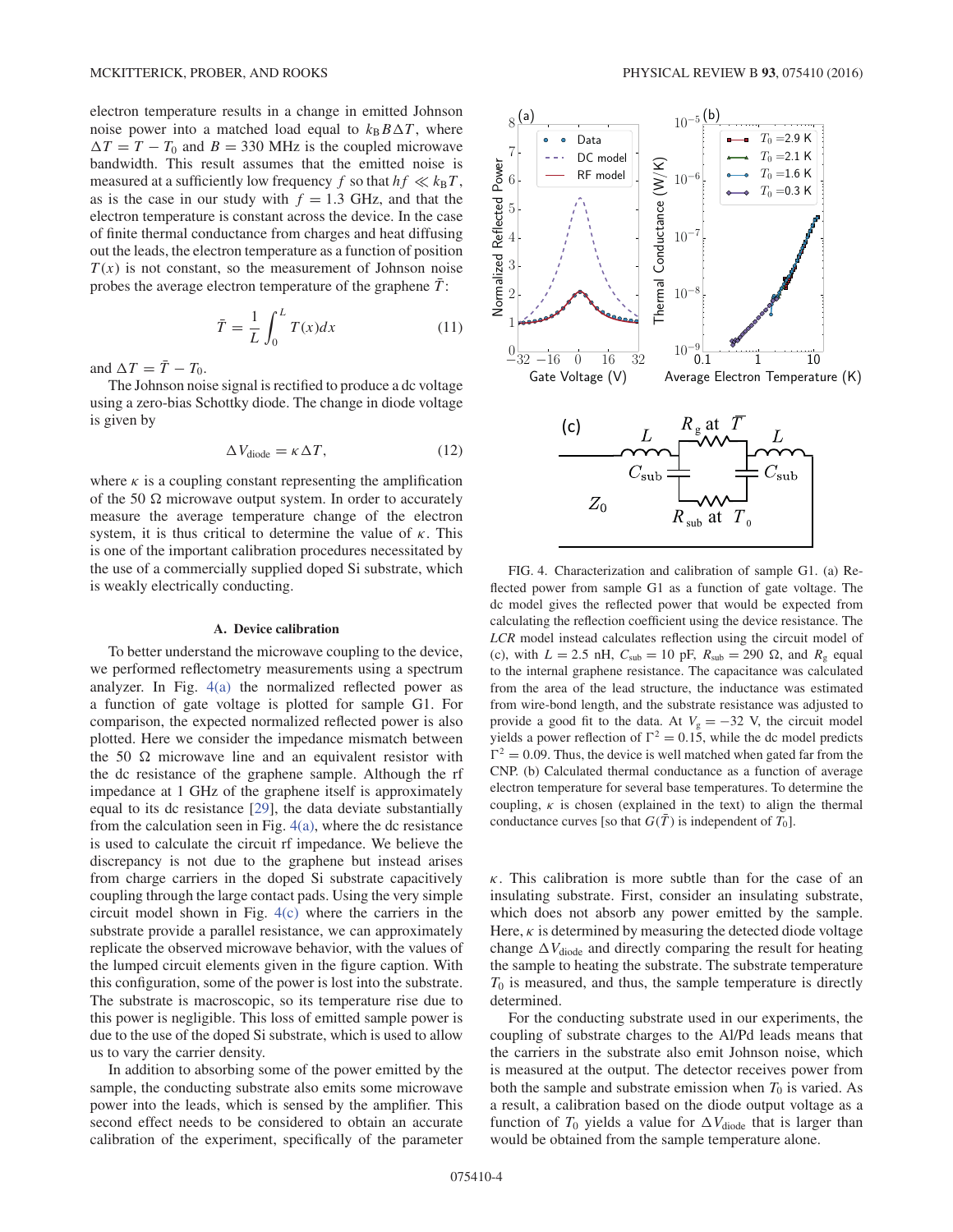

FIG. 5. Thermal conductance  $G = dP/d\overline{T}$  of sample G1. The solid line is a calculation of thermal conductance for  $T < T_{\text{BG}}/4$ using the device parameters given in Table II and Eqs. (2) and (14). The same calculation is shown by a dashed line for  $T > T_{BG}/4$ . Inset: Calculation of  $\Sigma_1$  using *n* calculated from  $V_g$  and measured values of  $D$  (given in Table II). The dashed line shows the value  $\Sigma_1$  as a function of *n* for  $D = 11.5$  eV, demonstrating the expected  $\sum_{i=1}^{n} \alpha \sqrt{n}$  dependence. The uncertainty at each of the data points for  $\Sigma_1$  arises from the calibration procedure at each gate voltage. There is an additional overall uncertainty of scale for  $\Sigma_1$  (of  $\pm 20\%$ ) due to uncertainty in the stage thermometer calibration.

To account for the substrate emission, we determine the coupling parameter  $\kappa$  by requiring that

$$
G(T) = dP/d\bar{T}
$$
 (13)

be independent of stage temperature, with  $\bar{T}$  from Eqs. (11) and (12). Specifically, we measured  $\Delta V_{\rm diode}$  as a function of input power at several fixed base temperatures. We then solved for  $\kappa$  such that  $G(T)$ , as calculated from Eqs. (12) and (13), is independent of  $T_0$ .

The method just described assumes a uniform temperature distribution along the graphene sample. In that case, the thermal conductance we deduce will be independent of the temperature of the substrate  $T_0$ . However, in our system, we have the further complication that there is a nonuniform temperature distribution in the shorter sample due to carrier (and heat) out-diffusion to the contacts, as discussed later. From further simulations we determined that the calibration technique can understate the value of  $\kappa$  by 10%–15%. We account for this nonuniformity, and we use that best value of  $\kappa$  in the data analysis and results we present in Figs. 5 and 6.

### **B. Thermal measurements**

In analyzing the thermal properties of the samples, the heatdiffusion equation is used to model to cooling power of the system:

$$
I^{2}r = p_{ep}(x) - \frac{\partial}{\partial x}\bigg(g(x)\frac{\partial T(x)}{\partial x}\bigg),\tag{14}
$$

where r is the resistance per unit length,  $p_{en}(x)$  is the electron-phonon cooling power per unit length, and  $g(x) =$  $\mathcal{L}T/R_{\Box}$  is the thermal conductance from carrier diffusion.



FIG. 6. Plot of thermal conductance for samples G1 and G2. The solid lines are calculations of thermal conductance using Eq. (14) in the low-temperature clean limit, with  $D = 12$  eV and  $D = 10.5$  eV for samples G1 and G2, respectively. The dashed vertical line indicates  $T_{BG}/4 \approx 21$  K. The temperature ranges over which either  $G_{\text{diff}}$  or  $G_{\text{ep}}$  is the dominant source of thermal conductance in sample G1 are indicated by the arrows. For sample G2,  $G_{ep} \gg G_{diff}$  for all temperatures measured.

The appropriate form of  $p_{ep}(x)$  depends both on the electron temperature and on the level of disorder in the system (i.e.,  $\ell_{\rm mfp}$ ). For example, in the low-temperature, clean limit,  $p_{ep}(x) = W\Sigma_1[T(x)^4 - T_0^4]$ . After solving for  $T(x)$  at a given current, the average electron temperature of the system  $T$  can be found by integrating over the entire length, as per Eq. (11).

This average temperature is what is measured using the Johnson noise method. Note that this calculation is correct only if the resistance is approximately temperature independent, which is very close to correct for our samples (Fig. 2).

The boundary condition used to solve Eq. (14) is that  $T(x) = T_0$  at both ends of the device, as there was strong evidence of diffusion cooling of hot electrons in sample G1. Because sample G2 has a resistance and area that is approximately 10 times larger than that of sample G1, diffusion cooling is not evident in our experiments. The measurements of  $\overline{T}$  were performed over a large range of excitation powers  $(I = 0.1-1000 \,\mu\text{A})$ , so we access electron temperatures above and below  $T_{BG}$  in our measurement. We model these two regimes separately, first focusing on low temperatures, below  $T_{\rm BG}/4$ .

In Fig. 5, we plot the thermal conductance of sample G1 for  $T < 20$  K as a function of the average electron temperature  $T$  for multiple gate voltages (in the hole-doped region). The solid lines are plotted for  $T < T_{BG}/4$  for each density. These plots are a calculation of the effective thermal conductance,  $G = dP/d\overline{T}$ , using the temperature distribution determined by Eq. (14). At low temperatures, for each gate voltage, the thermal conductance of this sample is approximately equal to the value predicted for the out-diffusion of hot electrons to the contacts a one-dimensional wire:  $G_{\text{diff}} \approx 13\mathcal{L}\bar{T}/R$ , where  $\mathcal{L}$ is the Lorentz number [30,31]. In our measurements, we find  $\mathcal{L} = 1.18 \times \mathcal{L}_{\text{theory}}$ , where  $\mathcal{L}_{\text{theory}} = 2.45 \times 10^{-8} \text{ W} \Omega \text{ K}^{-2}$ .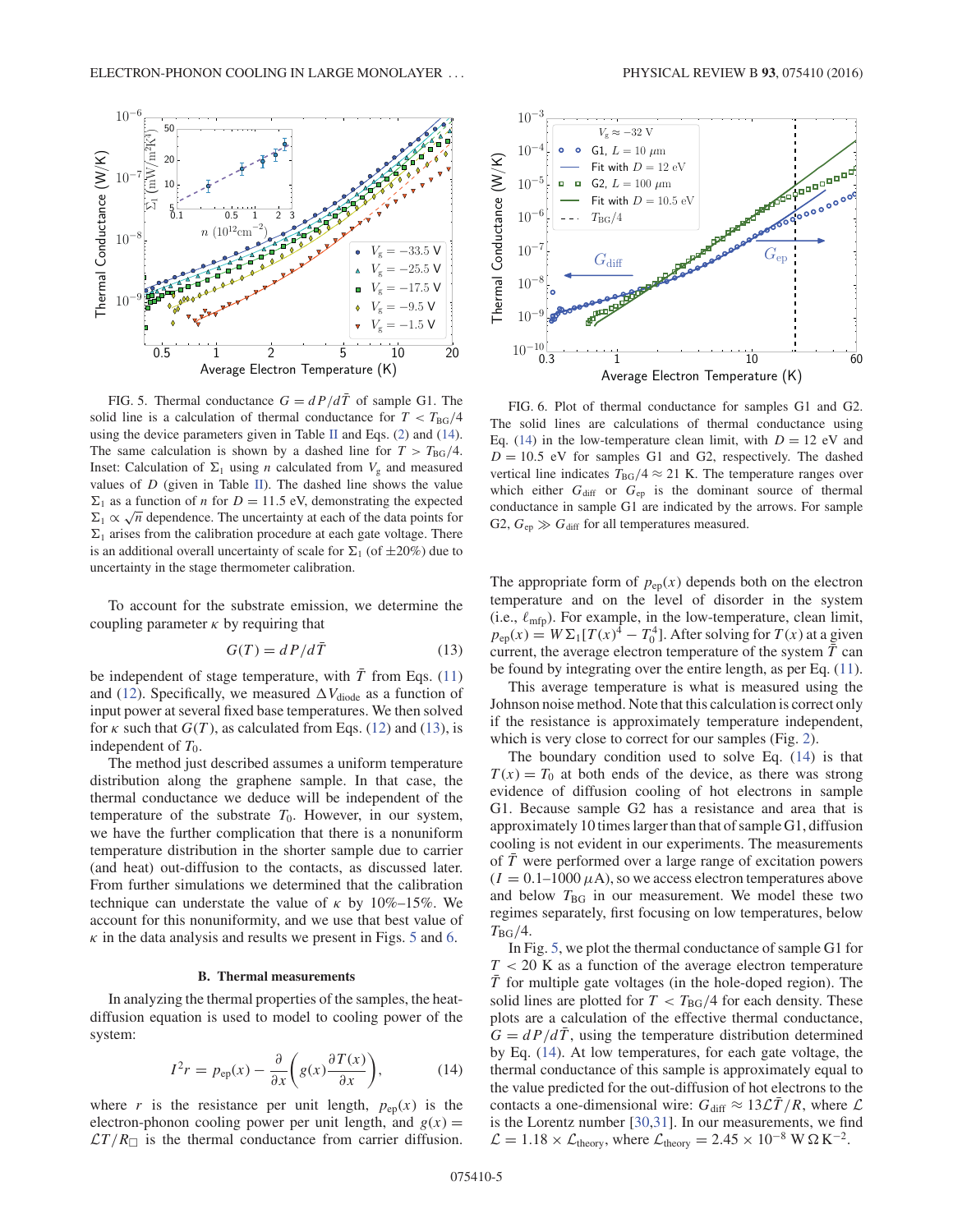TABLE II. Device properties of sample G1 ( $L = 10 \mu$ m). The values of D were obtained by individually fitting the thermal conductance as a function of T using Eq. (14) for  $T < T_{\text{BG}}/4$  at each gate voltage (Fig. 5).

| $V_{\rm g}$ (V) | $n(10^{11}$ cm <sup>-2</sup> ) | $T_{\rm BG}$ (K) | $R(\Omega)$ | $D$ (eV) |
|-----------------|--------------------------------|------------------|-------------|----------|
| $-33.5$         | 24.1                           | 84               | 90          | 12.0     |
| $-25.5$         | 18.4                           | 73               | 110         | 11.0     |
| $-17.5$         | 12.6                           | 60               | 150         | 11.0     |
| $-9.5$          | 6.8                            | 45               | 250         | 11.5     |
| $-3.5$          | 2.5                            | 27               | 580         | 11.5     |

At temperatures above a few Kelvin, the cooling is increasingly dominated by the emission of phonons, and we use the clean-limit form of  $p_{ep}$  to calculate the electron temperature. This determines  $\Sigma_1$ . The only free parameter in determining the thermal conductance is the deformation potential  $D$ , which appears in Eq.  $(2)$ . For each gate voltage, the value of D was independently determined from  $\Sigma_1$  by fitting to the relevant data points, and the plotted lines represent the best fit. The values of D found range from 11 to  $12 \pm 2.0$  eV and are presented along with other relevant physical parameters in Table II. With these values of D, we have calculated  $\Sigma$  as a function of  $n$  and have plotted these results in the inset of Fig. 5. The dashed line in the inset represents the anticipated *n* dependence of  $\Sigma_1 \propto \sqrt{n}$  for a deformation potential of  $D = 11.5$  eV.

We also tested the disorder-assisted scattering model, with  $p_{ep}$  given by Eq. (7), in solving Eq. (14). We found that this model did not agree with the data. We conclude that the data do not exhibit an electron-phonon cooling power with a  $T<sup>3</sup>$  dependence at temperatures below 20 K. This conclusion is consistent with measurements of device resistance, which indicate a disorder-limited mean free path of over 50 nm. For this value of  $\ell_{\rm mfp}$ , the crossover temperature  $T_x$ , below which disorder-assisted scattering would be expected to play a role, is  $T_x \approx 1$  K. For all gate voltages measured, the thermal conductance at these lowest temperatures ( $T \lesssim 1$ ) is dominated by electron out-diffusion. Thus, we could not test the disordered limit in the present experiments

The clean-limit calculation ceases to agree with the measured data at large temperatures, and the temperature at which this occurs is dependent upon the gate voltage. This is to be expected, as  $T_{BG} \propto \sqrt{n}$ , so that  $T_{BG}/4 \approx 11$  K at  $V_g = -9.5$ , for example, whereas  $T_{BG}/4 \approx 21$  K for  $V_g = -33.5$ . Thus, the temperature range in which the low-temperature clean limit accurately describes  $p_{ep}$  is smaller for lower carrier densities.

We tested the predicted area dependence of Eq. (2) by comparing the thermal conductance of the shorter and longer samples (G1 and G2, respectively). In Fig. 6, we plot the thermal conductance at high density,  $V_g \approx -32$  V, for both samples G1 and G2. At low temperatures, the total thermal conductance of sample G2 is less than that of sample G1 due to the approximately 10 times larger internal resistance of sample G2 (see Table I). The increased length of G2 suppresses  $G_{diff}$  by a factor of 10, resulting in a much lower total thermal conductance below 1 K. However, at high temperatures, the thermal conductance of sample G2 is approximately 10 times larger than that of sample G1, as expected. The fits for samples G1 and G2 yield  $D = 12$  eV and  $D = 10.5$  eV, respectively, in good agreement and consistent within the measurement uncertainty.

At high-bias currents, the electron temperature can exceed  $T_{\text{BG}}/4$ , so that the electron-phonon cooling of the graphene can no longer be described by its low-temperature limit. However, at these large biases, it is difficult to ensure that the phonon temperature remains near  $T_0$ . As a result, for this paper, we restrict ourselves only to considering the low-bias electron temperatures presented above. Investigation of this temperature range may provide a greater understanding of the roles that supercollisions and optical phonon emission into the  $SiO<sub>2</sub>$  substrate [16,32,33] play in the electron-system energy relaxation and should be the subject of future work.

# **V. DISCUSSION**

The Johnson noise emission measurements reported in the previous section probed the cooling processes of two graphene samples with areas which differed by a factor of 10. This made it possible to observe the dependence of cooling power on the device area which is consistent with theory and, in the case of the longer device, remove the effects of electron out-diffusion. The measurements of both the  $10-\mu$ m-long and  $100-\mu$ m-long samples found similar results for the deformation potential D, with measured values ranging from 10.5 to 12 eV. Due to systematic uncertainties (primarily arising from the calibration and thermometry), there is an overall uncertainty in D of approximately  $\pm 20\%$ . As a result, the bound that can reasonably be placed on the deformation potential from these measurements is 8.5–13.5 eV (see Table II). In Table III, we compare this result to the extracted values of D obtained from other studies, which show wide variation from sample to sample and little agreement with the theoretical predictions.

At low temperatures, the electron-phonon cooling is consistent with the clean limit for low electron temperatures

TABLE III. Summary of experimental results for studies of the low-temperature electron-phonon coupling in graphene using Johnson noise thermometry. Individual samples within a study are separated by commas.

| Study                                      | Regime          | Substrate            | $A(\mu m^2)$ | $R$ (k $\Omega$ ) | $D$ (eV)           |
|--------------------------------------------|-----------------|----------------------|--------------|-------------------|--------------------|
| Betz <i>et al.</i> [6]                     | Supercollisions | BN                   | 6.2          | 1.5               | 70                 |
| Betz <i>et al.</i> [7]                     | Clean limit     | BN                   | 6.13         | 1, 3              | 4, 2               |
| Fong <i>et al.</i> [1]                     | Clean limit     | $SiO_2/Si$           | 102          | 30                | 33                 |
| Fong <i>et al.</i> [5]<br>Theory $[14-16]$ | Low-T disorder  | $SiO_2/Si$           | 25.55        | 1.5.5             | 51, 23<br>$5 - 13$ |
| This study                                 | Clean limit     | SiO <sub>2</sub> /Si | $10^4.10^5$  | 0.09, 0.84        | 12, 11             |